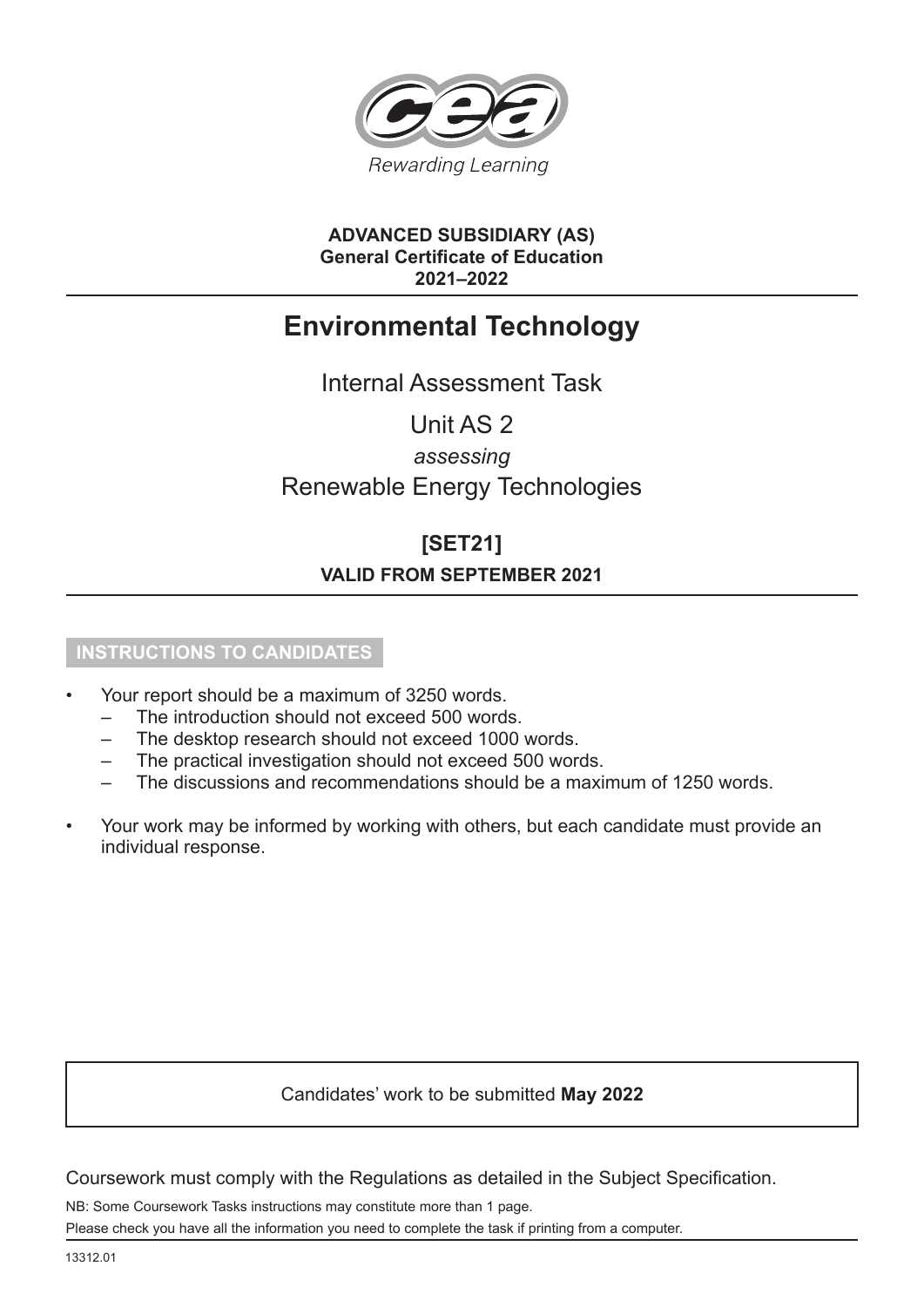### **Assessment Task**

Unit AS 2 gives you an opportunity to apply your knowledge and understanding of renewable energy technologies to a real life scenario. You will explore how different technologies can be adapted to suit particular situations and will use your skills of research and analysis to make decisions regarding the use of renewable energy on a commercially viable basis.

#### **Scenario**

You are employed as an Energy Consultant with Oldberry Consultancy Services Ltd. The owners of a commercial restaurant have recently released a call for tenders for **'The replacement of the existing gas heating system and electricity generation plant in the restaurant'.**

In your capacity as the Energy Consultant with Oldberry Consultancy Services Ltd., you are required to consider the details provided below and carry out an assessment of the new generation plant with regards to the potential installation of wind, solar, or biomass technologies.

#### **Briefing details for the tender are as follows:**

- The owners require that the carbon footprint for the restaurant be as small as possible.
- The kitchen in the restaurant has an energy consumption as shown in **Table 1.**

| <b>Appliance</b><br>category       | No. of<br>appliances in<br>kitchen | Average daily<br>energy usage<br>(kWh) |
|------------------------------------|------------------------------------|----------------------------------------|
| <b>Walk-in Fridge</b>              | 1                                  | 13.8                                   |
| <b>Walk-in Freezer</b>             | 1                                  | 39.2                                   |
| Grill                              | 1                                  | 3.69                                   |
| <b>Steamer</b>                     | 1                                  | 1.20                                   |
| <b>Heat Lamps</b>                  | 10                                 | $1.38$ each                            |
| <b>Bain Marie</b>                  | 1                                  | 2.72                                   |
| <b>Other Cooking</b><br>Appliances | 3                                  | 6.08 each                              |
| <b>Fryers</b>                      | $\overline{2}$                     | $2.72$ each                            |
| Combi-ovens                        | $\overline{2}$                     | $2.38$ each                            |
| Other                              | 3 Fridges<br>2 Freezers            | 3.90 in total                          |

**Table 1**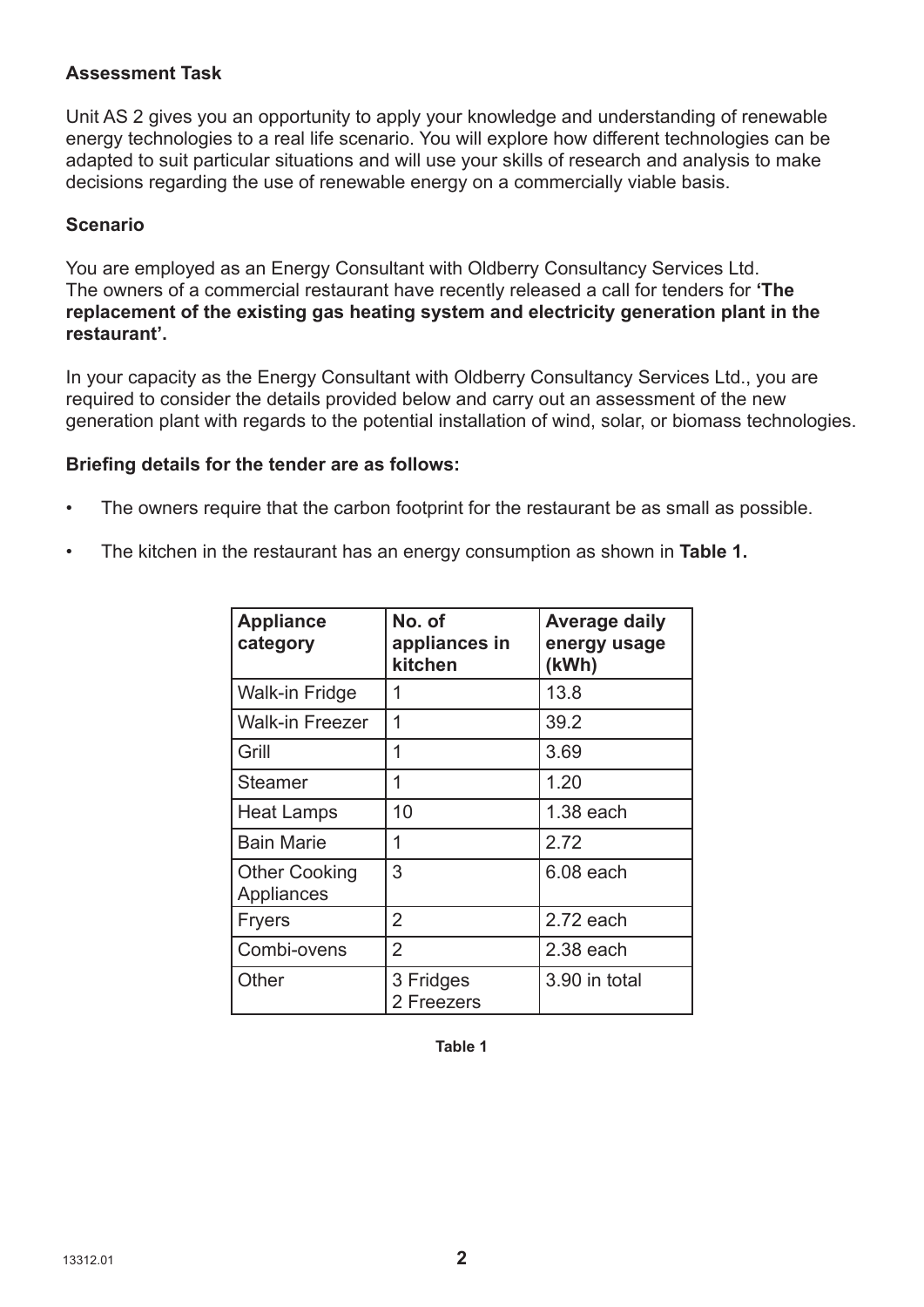• In addition to this, there are other energy requirements as shown in **Table 2**.

|               | Average daily energy usage (kWh) |
|---------------|----------------------------------|
| Restaurant    | 31.8                             |
| <b>Cellar</b> | 4.9                              |
| <b>Bar</b>    | 23.9                             |



- The restaurant is open 6 days per week throughout the year. All the fridges and freezers run continuously and the temperature in the cellar is always maintained at a constant value.
- The owners of the restaurant are conscious of the need to reduce the reliance on fossil fuels. They wish that at least 75% of the total energy required for the restaurant should be obtained from renewable sources.
- The restaurant is located on the outskirts of a town and 2 hectares of moist arable land are available nearby with full exposure to sun and wind. The site is suitable for the growing of willow and is available to the restaurant owners.
- A wind survey graph indicates that the location of the restaurant experiences an average monthly wind speed over a ten year period as shown in the graph below.

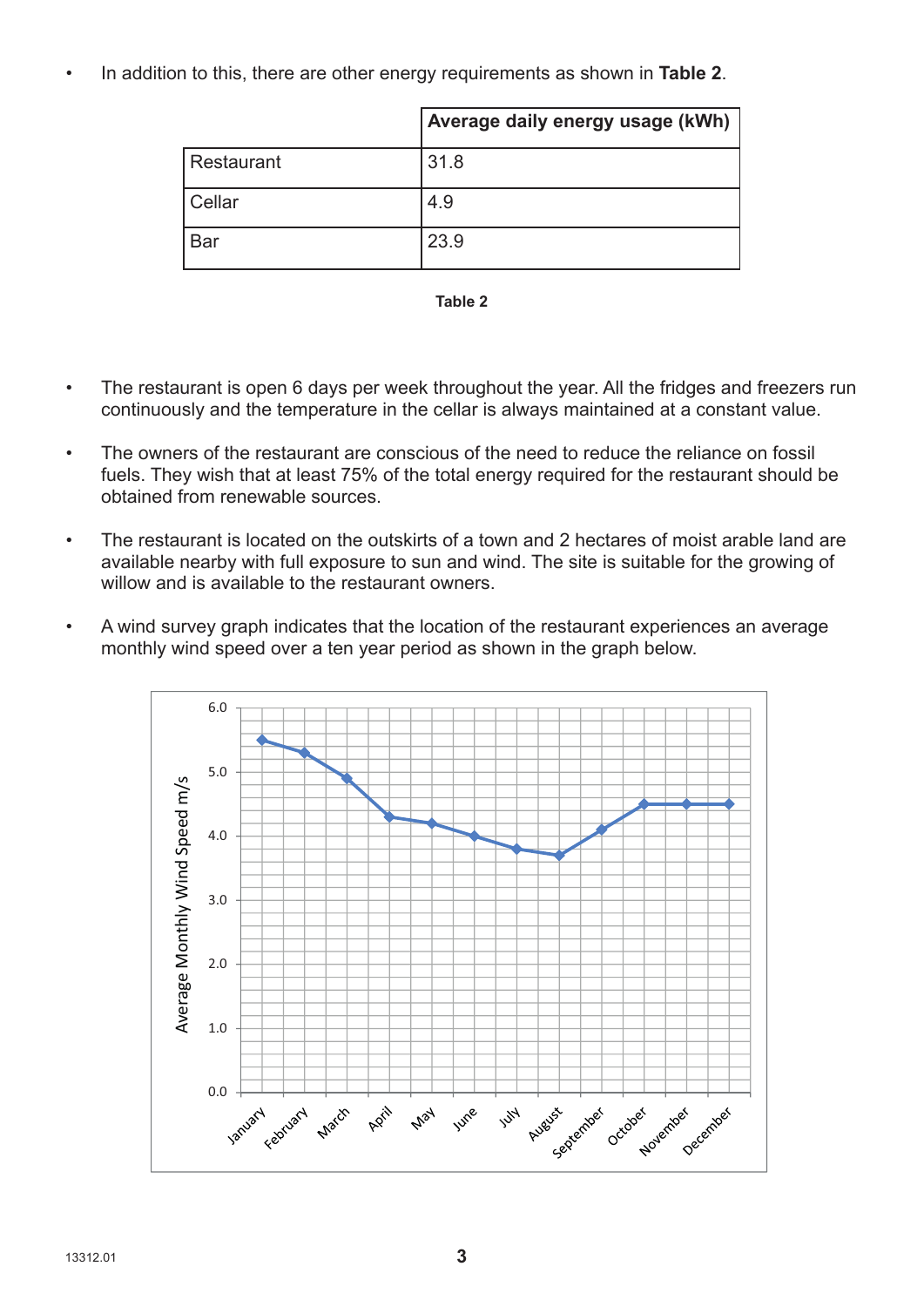• Meteorological surveys reveal that the average solar radiation for the area is as given in **Table 3**.

| <b>Month</b> | <b>Average Solar Radiation</b><br>in kWh/m <sup>2</sup> /day |
|--------------|--------------------------------------------------------------|
| January      | 0.56                                                         |
| February     | 1.07                                                         |
| March        | 1.97                                                         |
| April        | 3.32                                                         |
| May          | 4.40                                                         |
| June         | 4.30                                                         |
| July         | 4.30                                                         |
| August       | 3.40                                                         |
| September    | 2.69                                                         |
| October      | 1.43                                                         |
| November     | 0.77                                                         |
| December     | 0.43                                                         |

#### **Table 3**

• The building is on a site which does not restrict wind or solar energy supply.

#### **Consultancy requirements**

To fulfil the assessment criteria for this unit you must produce a technical consultancy report which will be submitted by Oldberry Consultancy Services Ltd. as part of the tendering process. The report should detail the renewable sources and associated technologies which can be availed of at the proposed site, together with evidence to support any recommendations proposed.

The technical consultancy report will consist of **three** elements:

- (i) Desktop research.
- (ii) A practical investigation on **one** renewable technology.
- (iii) Discussions and recommendations.

#### **(i) Desktop Research**

Your desktop research should include the following for each technology:

- An overall description of the use of the energy technology in this particular scenario.
- Consideration of the following assessment criteria for each energy technology researched:
	- Its energy efficiency.
	- Its cost effectiveness to include construction, maintenance and cost benefit analysis.
	- Its environmental impact.
	- Its ability to provide energy security and continuity of supply.